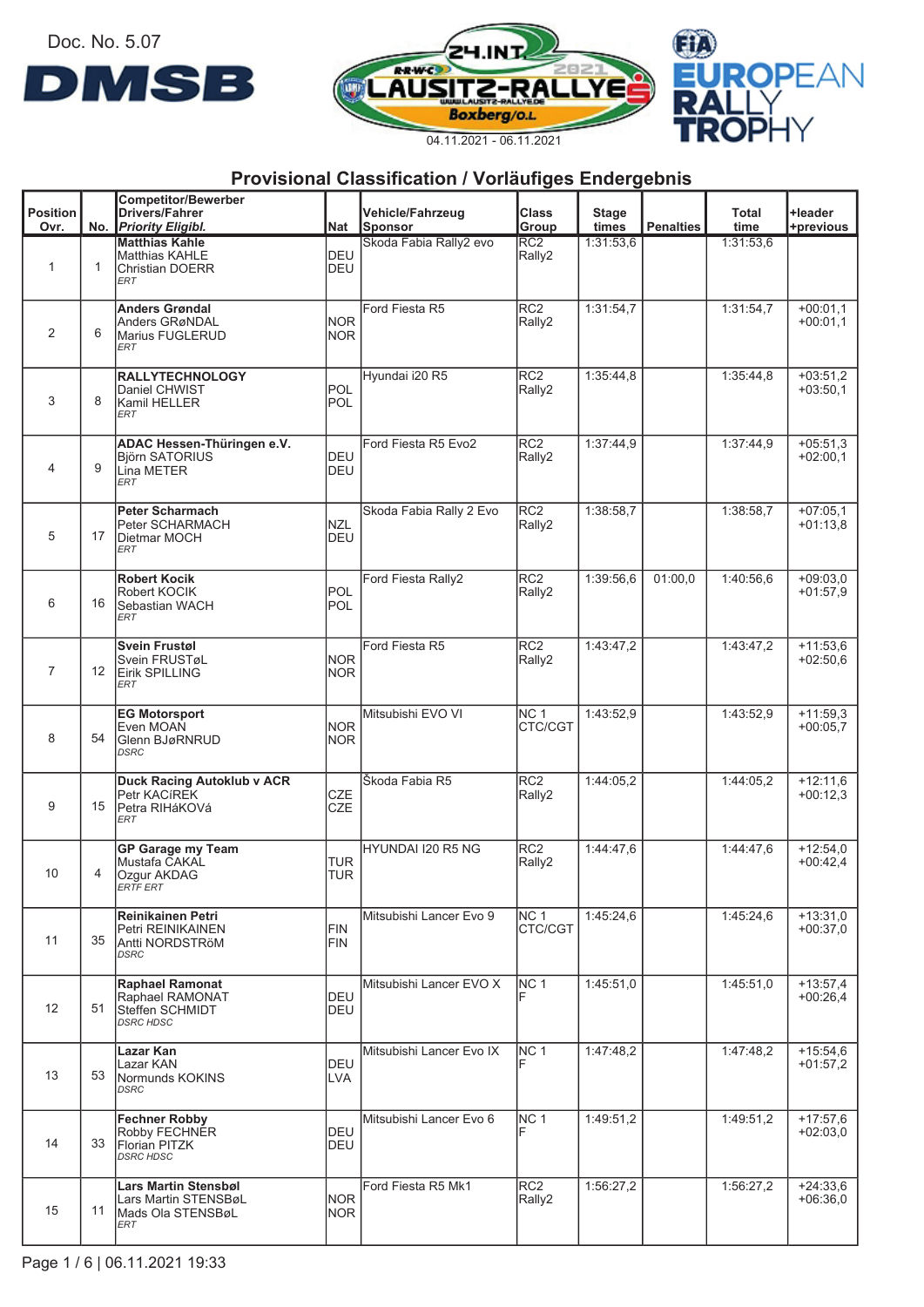





|                         |     | <b>Competitor/Bewerber</b>                                                                                 |                          |                                                                 |                            |                       |                  |                      |                          |
|-------------------------|-----|------------------------------------------------------------------------------------------------------------|--------------------------|-----------------------------------------------------------------|----------------------------|-----------------------|------------------|----------------------|--------------------------|
| <b>Position</b><br>Ovr. | No. | <b>Drivers/Fahrer</b><br><b>Priority Eligibl.</b>                                                          | Nat                      | Vehicle/Fahrzeug<br><b>Sponsor</b>                              | <b>Class</b><br>Group      | <b>Stage</b><br>times | <b>Penalties</b> | <b>Total</b><br>time | +leader<br>+previous     |
| 16                      | 5   | <b>Castrol Ford Team Turkiye</b><br>Sabri UNVER<br>Aras DINCER<br>ERT                                      | <b>TUR</b><br><b>TUR</b> | Ford Fiesta R5                                                  | $\overline{RC2}$<br>Rally2 | 1:57:43.6             |                  | 1:57:43,6            | $+25:50,0$<br>$+01:16,4$ |
| 17                      | 26  | <b>Sebastian Teter</b><br>Sebastian TETER<br>Michal MARCZEWSKI<br>ERT ERT2 DSRC                            | POL<br><b>POL</b>        | Citroen Ds3 R3                                                  | RC4<br>R3                  | 1:57:46.6             |                  | 1:57:46.6            | $+25:53.0$<br>$+00:03.0$ |
| 18                      | 70  | <b>Rigo Sonntag</b><br>Rigo SONNTAG<br>Peter MESSERSCHMIDT<br><b>DSRC ADMV HDSC SäRM</b>                   | <b>DEU</b><br>DEU        | Honda Civic                                                     | NC <sub>3</sub>            | 1:58:18,9             |                  | 1:58:18,9            | $+26:25.3$<br>$+00:32.3$ |
| 19                      | 68  | Jan Schneider<br>Jan SCHNEIDER<br>Sascha WöLL<br><b>DSRC HDSC</b>                                          | DEU<br>DEU               | BMW 318ti E36 Compact<br>Cup                                    | NC <sub>3</sub>            | 1:58:38.7             |                  | 1:58:38.7            | $+26:45,1$<br>$+00:19.8$ |
| 20                      | 85  | ADAC Hessen-Thüringen e.V.<br><b>Fabian SCHULZE</b><br><b>Jean IHLEFELDT</b><br><b>DSRC ADMV HDSC SäRM</b> | DEU<br>DEU               | Suzuki Swift Sport<br>ADAC Hessen-Thüringen<br>$\mathsf{Ie.V.}$ | NC <sub>4</sub><br>F       | 1:59:29,9             |                  | 1:59:29,9            | $+27:36.3$<br>$+00:51,2$ |
| 21                      | 87  | <b>Marius Dainys</b><br><b>Marius DAINYS</b><br>Ona JASINSKAITE<br><b>DSRC</b>                             | LTU<br>LTU               | <b>VW Polo GTI</b>                                              | NC <sub>4</sub>            | 2:02:04,2             |                  | 2:02:04,2            | $+30:10.6$<br>$+02:34.3$ |
| 22                      | 23  | Liam Müller<br>Liam MüLLER<br>Katharina MüLLER<br>ERT ERT2 ERTJ DSRC                                       | DEU<br>DEU               | Opel Adam R2                                                    | RC4<br>Rally4              | 2:02:06.1             |                  | 2:02:06.1            | $+30:12.5$<br>$+00:01,9$ |
| 23                      | 93  | <b>Thomas Leonhardt</b><br>Thomas LEONHARDT<br>Tanja LEONHARDT<br><b>DSRC ADMV</b>                         | DEU<br>DEU               | Audi B5 Quattro                                                 | NC <sub>8</sub><br>G       | 2:02:53,2             | 00:10,0          | 2:03:03.2            | $+31:09.6$<br>$+00:57,1$ |
| 24                      | 21  | <b>Castrol Ford Team Turkiye</b><br>Ali TURKKAN<br>Onur VATANSEVER<br>ERTF ERT2F ERTJF ERT ERT2 ERTJ DSRC  | <b>TUR</b><br><b>TUR</b> | Ford Fiesta Rally4                                              | RC4<br>Rally4              | 2:03:08.7             |                  | 2:03:08.7            | $+31:15.1$<br>$+00:05,5$ |
| 25                      | 45  | <b>Dirk Straße</b><br>Dirk STRAßE<br><b>Uwe NEUMANN</b><br>DSRC HDSC                                       | <b>DEU</b><br>DEU        | Mitsubishi Galant                                               | NC <sub>1</sub><br>CTC/CGT | 2:04:46.7             |                  | 2:04:46,7            | $+32:53,1$<br>$+01:38.0$ |
| 26                      | 40  | Tomasz Kijanowski<br>Tomasz KIJANOWSKI<br>Malgorzata OPALKA<br>DSRC                                        | POL<br>POL               | Mitsubishi Lancer EVO X                                         | NC <sub>1</sub><br>CTC/CGT | 2:06:02.9             |                  | 2:06:02,9            | $+34:09.3$<br>$+01:16,2$ |
| 27                      | 71  | <b>Lars Schneider</b><br>Lars SCHNEIDER<br>Jõrg FRUZINSKY<br>DSRC HDSC                                     | DEU<br>DEU               | <b>BMW 320Ti E36</b>                                            | NC <sub>3</sub><br>F       | 2:06:24,2             |                  | 2:06:24,2            | $+34:30.6$<br>$+00:21.3$ |
| 28                      | 81  | <b>Arwed Jungnickel</b><br>Arwed JUNGNICKEL<br>Henrik JUNGNICKEL<br><b>DSRC ADMV HDSC SäRM</b>             | DEU<br><b>DEU</b>        | <b>BMW 318 IS</b>                                               | NC <sub>3</sub>            | 2:07:15,1             |                  | 2:07:15,1            | $+35:21,5$<br>$+00:50.9$ |
| 29                      | 95  | <b>Patrick Buys</b><br><b>Patrick BUYS</b><br>Ronny HAYN<br>DSRC HDSC                                      | DEU<br>DEU               | Seat Ibiza Cupra                                                | NC <sub>8</sub><br>G       | 2:08:53,3             |                  | 2:08:53,3            | $+36:59,7$<br>$+01:38.2$ |
| 30                      | 67  | Jonas Müller<br>Jonas MÜLLER<br>Nico OTTERBACH<br><b>DSRC</b>                                              | <b>DEU</b><br>DEU        | Opel Adam Cup                                                   | RC5N<br>RC5N               | 2:10:10.7             | 00:20,0          | 2:10:30.7            | $+38:37.1$<br>$+01:37,4$ |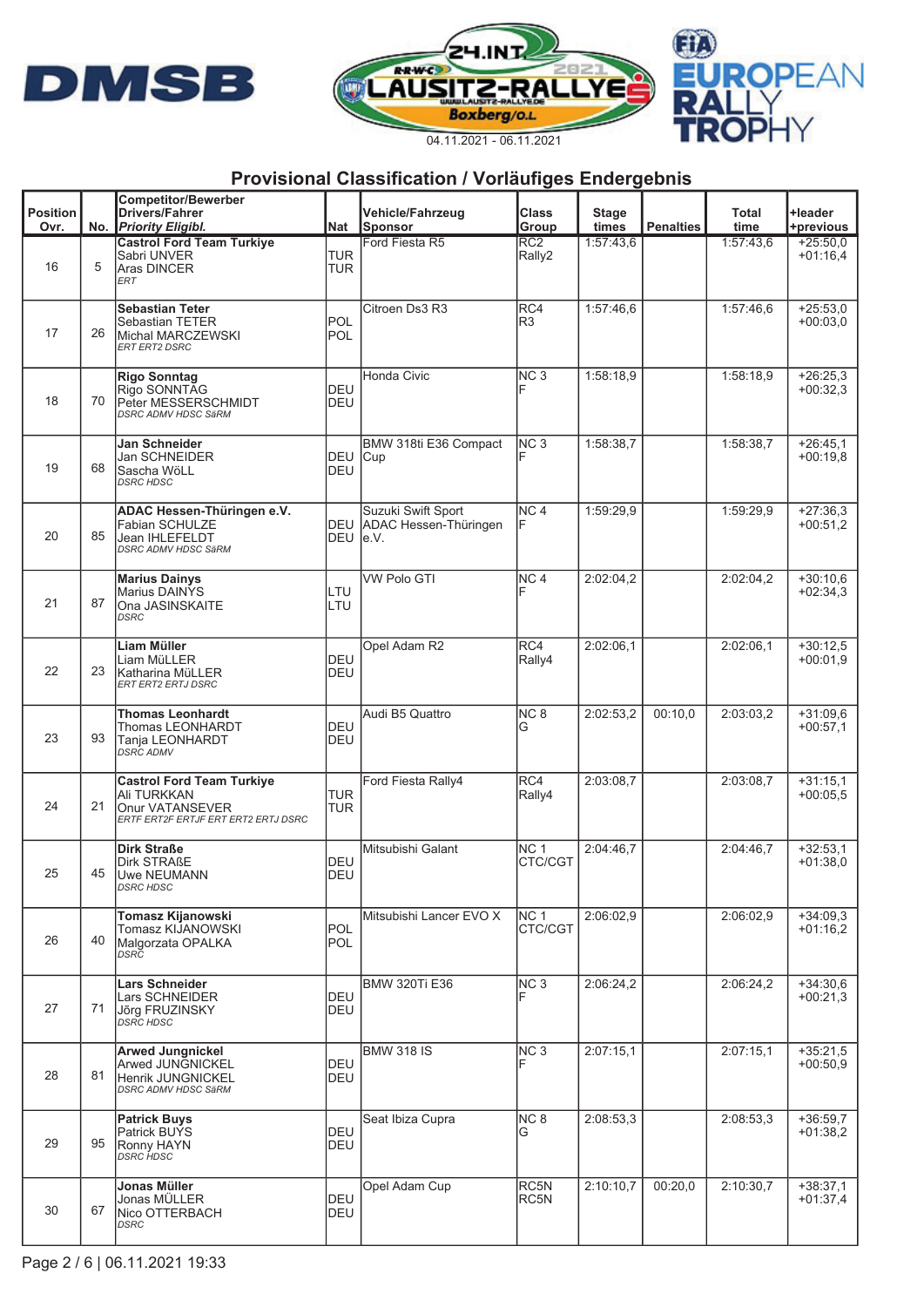





|                 |    | <b>Competitor/Bewerber</b>                                                                 |                          |                                     |                            |                    |                  |                               |                            |
|-----------------|----|--------------------------------------------------------------------------------------------|--------------------------|-------------------------------------|----------------------------|--------------------|------------------|-------------------------------|----------------------------|
| <b>Position</b> |    | <b>Drivers/Fahrer</b>                                                                      |                          | <b>Vehicle/Fahrzeug</b>             | <b>Class</b>               | <b>Stage</b>       |                  | Total                         | +leader                    |
| Ovr.            |    | No. Priority Eligibl.<br><b>Brunke Torsten</b>                                             | Nat                      | <b>Sponsor</b><br>VW Golf 3 GTI 16v | Group<br>NC <sub>3</sub>   | times<br>2:10:46.3 | <b>Penalties</b> | time<br>2:10:46.3             | +previous                  |
| 31              | 76 | <b>Torsten BRUNKE</b><br>Normen STANDKE<br><b>DSRC ADMV HDSC</b>                           | DEU<br><b>DEU</b>        |                                     |                            |                    |                  |                               | $+38:52.7$<br>$+00:15.6$   |
| 32              | 58 | Jürgen Krause<br>Jürgen KRAUSE<br>Philipp NENNINGER<br>DSRĊ HDSC                           | DEU<br>DEU               | Volvo 244                           | NC <sub>2</sub>            | 2:12:00,1          |                  | 2:12:00,1                     | $+40:06,5$<br>$+01:13.8$   |
| 33              | 47 | <b>Bjørn Bækkevold</b><br>Bjørn BæKKEVOLD<br>Helen LUND<br><b>DSRC</b>                     | <b>NOR</b><br><b>NOR</b> | Mitsubishi Lancer Evo IX            | NC <sub>1</sub><br>CTC/CGT | 2:13:31.1          |                  | 2:13:31.1                     | $+41:37.5$<br>$+01:31.0$   |
| 34              | 62 | <b>Meyer Norbert</b><br>Norbert MEYER<br>Steffen SCHROEN<br><b>DSRC ADMV HDSC</b>          | DEU<br>DEU               | <b>BMW E 46</b>                     | NC <sub>2</sub>            | 2:20:18,1          |                  | 2:20:18,1                     | $+48:24.5$<br>$+06:47.0$   |
| 35              | 89 | <b>Maximilian Zweig</b><br>Maximilian ZWEIG<br>Jacqueline KAISER<br>DSRĊ                   | DEU<br>DEU               | Mitsubishi Colt                     | NC <sub>4</sub>            | 2:20:24,2          |                  | 2:20:24,2                     | $+48:30.6$<br>$+00:06,1$   |
| 36              | 79 | <b>Daniel Habicht</b><br>Daniel HABICHT<br>Michael KELLER<br><b>DSRC HDSC</b>              | DEU<br>DEU               | BMW E30 318is Cup                   | NC <sub>3</sub>            | 2:23:40,2          | 00:10,0          | 2:23:50,2                     | $+51:56.6$<br>$+03:26.0$   |
| 37              | 72 | Jan Hess<br>Jan HESS<br><b>Benjamin KRUG</b><br>DSRČ HDSC                                  | DEU<br>DEU               | BMW E36 318ti Cup                   | NC <sub>3</sub>            | 2:28:10,6          | 00:30,0          | 2:28:40,6                     | $+56:47.0$<br>$+04:50.4$   |
| 38              | 94 | <b>Enrico Wenger</b><br><b>Enrico WENGER</b><br>Heiko WENGER<br>DSRC                       | DEU<br><b>DEU</b>        | Peugeot 106c                        | NC <sub>8</sub><br>G       | 2:30:36,0          |                  | 2:30:36,0                     | $+58:42,4$<br>$+01:55,4$   |
| 39              | 96 | <b>Fötaxi Sport Club</b><br>András SERéNYI<br>Bernadett SERéNYINé SZLATNIK<br>DSRC         | <b>HUN</b><br><b>HUN</b> | Trabant 601 s                       | NC <sub>5</sub><br>CTC/CGT | 2:28:13,0          | 02:30,0          | 2:30:43,0                     | $+58:49.4$<br>$+00:07.0$   |
| 40              | 69 | <b>Thomas Schultz</b><br>Thomas SCHULTZ<br>Melanie SCHULTZ<br>DSRC HDSC                    | DEU<br><b>DEU</b>        | Renault Clio III RS                 | NC <sub>3</sub>            | 2:36:06.3          |                  | 2:36:06.3                     | $+1:04:12,7$<br>$+05:23.3$ |
| 41              | 88 | <b>Andreas Schramm</b><br>Andreas SCHRAMM<br>Clara BETTGE<br><b>DSRC ADMV SäRM</b>         | DEU<br>DEU               | VW Polo 6N2 GTI                     | NC <sub>4</sub>            | 2:38:39,5          |                  | 2:38:39.5                     | $+1:06:45.9$<br>$+02:33.2$ |
| 42              | 97 | <b>Eckhard Eichhorst</b><br><b>Eckhard EICHHORST</b><br>Jörg VACH<br><b>DSRC ADMV HDSC</b> | DEU<br>DEU               | Trabant 601 ITRM                    | NC <sub>5</sub>            | 2:44:05.6          |                  | 2:44:05.6                     | $+1:12:12.0$<br>$+05:26.1$ |
|                 | 18 | Pawel Wazny<br>Pawel WAZNY<br>Michal JURGALA<br>ERT                                        | <b>POL</b><br>POL        | Ford Fiesta R5                      | RC <sub>2</sub><br>Rally2  |                    |                  | <b>DNF</b><br><b>SS/WP 10</b> |                            |
|                 | 73 | Dominik Suchecki<br>Dominik SUCHECKI<br>Mateusz KULAKOWSKI<br>DSRC                         | <b>POL</b><br><b>POL</b> | PEUGEOT 206                         | NC <sub>3</sub><br>CTC/CGT |                    |                  | <b>DNF</b><br><b>SS/WP 10</b> |                            |
|                 | 86 | <b>Andreas Bauer</b><br>Andreas BAUER<br>Uwe VON FRITSCHEN<br><b>DSRC HDSC</b>             | DEU<br>DEU               | LADA VFTS                           | NC <sub>4</sub><br>CTC/CGT |                    |                  | <b>DNF</b><br><b>SS/WP 10</b> |                            |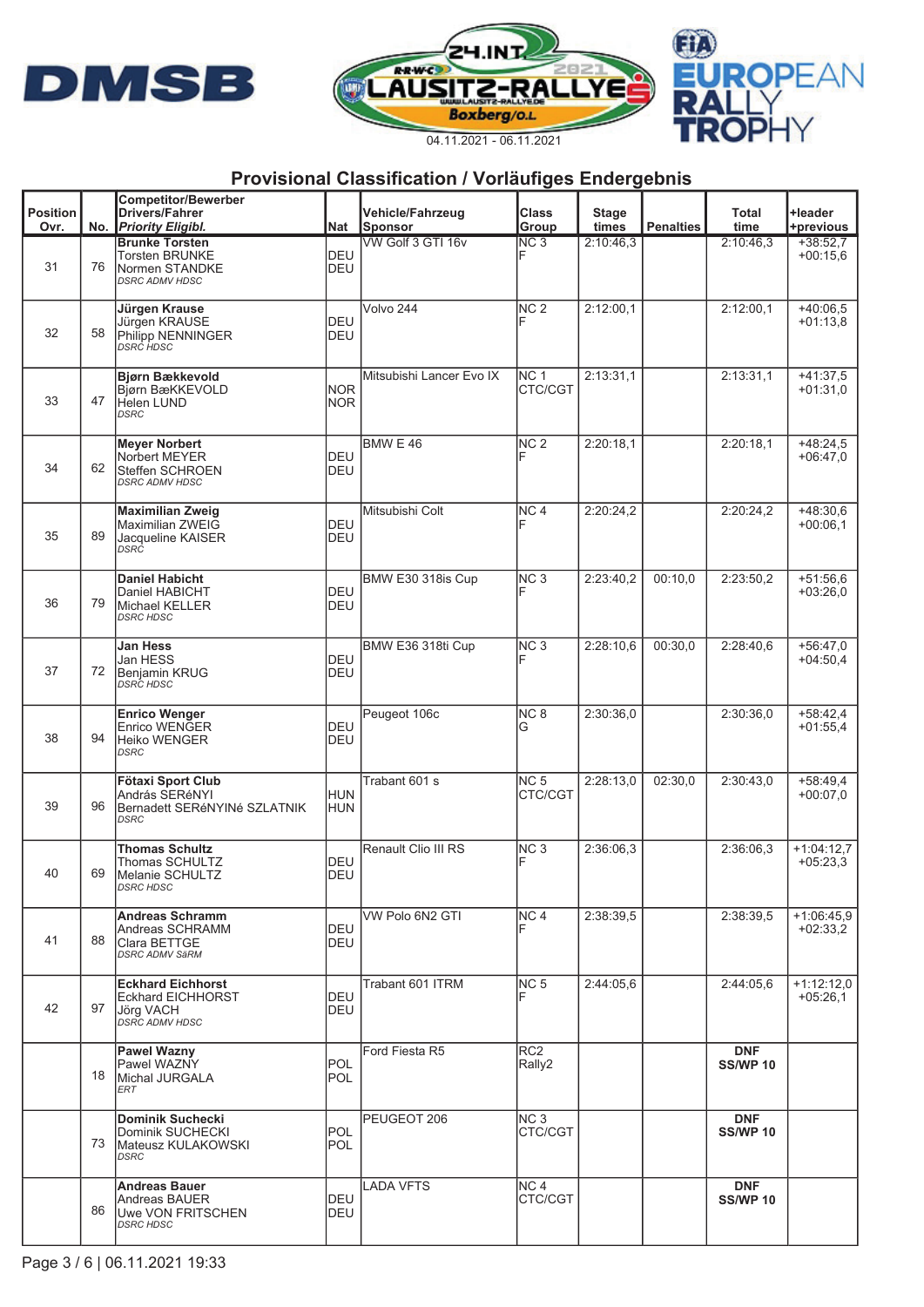





|                 |    | <b>Competitor/Bewerber</b>                                                         |                          |                                  |                                   |              |                  |                                  |           |
|-----------------|----|------------------------------------------------------------------------------------|--------------------------|----------------------------------|-----------------------------------|--------------|------------------|----------------------------------|-----------|
| <b>Position</b> |    | <b>Drivers/Fahrer</b>                                                              |                          | <b>Vehicle/Fahrzeug</b>          | <b>Class</b>                      | <b>Stage</b> | <b>Penalties</b> | Total                            | +leader   |
| Ovr.            |    | No. Priority Eligibl.<br><b>Marc Bach</b>                                          | Nat                      | Sponsor<br>Mitsubishi Lancer EVO | Group<br>$\overline{\text{NC} 1}$ | times        |                  | time<br><b>DNF</b>               | +previous |
|                 | 34 | Marc BACH<br>Andre SEELISCH<br><b>DSRC ADMV HDSC</b>                               | DEU<br><b>DEU</b>        |                                  |                                   |              |                  |                                  |           |
|                 | 66 | <b>Fabian Czub</b><br>Fabian CZUB<br>Piotr KORDOS<br><b>DSRC</b>                   | <b>POL</b><br>POL        | <b>BMW E46 325i</b>              | NC <sub>2</sub><br>CTC/CGT        |              |                  | <b>DNF</b>                       |           |
|                 | 7  | <b>HYUNDAI KOWAX RACING</b><br>Martin VLCEK<br>Karolina JUGASOVA<br>ERT            | <b>CZE</b><br><b>CZE</b> | Hyundai i20 NG                   | RC <sub>2</sub><br>Rally2         |              |                  | <b>DNF</b>                       |           |
|                 | 37 | Jan Sykora<br>Jan SÝKORA<br>Stepan PALIVEC<br>DSRC                                 | <b>CZE</b><br><b>CZE</b> | Mitsubishi Lancer Evo 9          | NC <sub>1</sub><br>CTC/CGT        |              |                  | <b>DNF</b>                       |           |
|                 | 10 | <b>Michal Savruk</b><br>Michal SAVRUK<br>Pavel ZALABáK<br>ERT                      | <b>CZE</b><br><b>CZE</b> | Škoda Fabia R5                   | RC <sub>2</sub><br>Rally2         |              |                  | <b>DNF</b>                       |           |
|                 | 82 | <b>Stephan Dammaschke</b><br>Stephan DAMMASCHKE<br>Hubertus SCHULZE<br><b>DSRC</b> | DEU<br><b>DEU</b>        | Renault Clio Ragnotti            | NC <sub>3</sub><br>CTC/CGT        |              |                  | <b>DNF</b>                       |           |
|                 | 29 | <b>Movisport</b><br>Sergio Emiliano BIONDI<br>René MEIER<br><b>ERT ERT2 DSRC</b>   | ARG<br><b>DEU</b>        | Opel Adam R2                     | RC4<br>Rally4                     |              |                  | <b>DNF</b>                       |           |
|                 | 90 | <b>KG-RT</b><br>Adrian PAWLOWSKI<br>Mateusz PAWLOWSKI<br><b>DSRC</b>               | <b>POL</b><br>POL        | Honda Civic                      | NC <sub>4</sub><br>CTC/CGT        |              |                  | <b>DNF</b>                       |           |
|                 | 56 | <b>Dirk Fischer</b><br><b>Dirk FISCHER</b><br>May FISCHER<br>DSRC HDSC             | DEU<br>DEU               | BMW <sub>E36</sub>               | NC <sub>2</sub>                   |              |                  | <b>DNF</b>                       |           |
|                 | 43 | <b>Pawel Hankiewicz</b><br><b>Pawel HANKIEWICZ</b><br>Jaroslaw HRYNIUK<br>DSRC     | <b>POL</b><br>POL        | Subaru Impreza                   | NC <sub>1</sub><br>CTC/CGT        |              |                  | <b>DNF</b>                       |           |
|                 | 44 | Ingmar Wandner<br>Ingmar WANDNER<br>Hendrik WANDNER<br><b>DSRC ADMV HDSC</b>       | DEU 17<br><b>DEU</b>     | Mitsubishi Lancer Evolution NC 1 | CTC/CGT                           |              |                  | <b>DNF</b><br>WP/SS <sub>7</sub> |           |
|                 | 57 | Ovidijus Knyšius<br>Ovidijus KNYšIUS<br>Silverijus LAP?NAS<br><b>DSRC</b>          | LTU<br>LTU               | BMW <sub>E36</sub>               | NC <sub>2</sub><br>CTC/CGT        |              |                  | <b>DNF</b><br>WP/SS <sub>7</sub> |           |
|                 | 78 | <b>Pierre Günther</b><br>Pierre GÜNTHER<br>Markus ERNST<br><b>DSRC HDSC</b>        | DEU<br><b>DEU</b>        | Honda Civic Type R               | NC <sub>3</sub>                   |              |                  | <b>DNF</b><br>WP/SS <sub>7</sub> |           |
|                 | 28 | <b>Tymoteusz Jocz</b><br>Tymoteusz JOCZ<br>Maciej JUDYCKI<br>ERT ERT2 DSRC         | <b>POL</b><br>POL        | <b>Ford Fiesta</b>               | RC4<br>Rally4                     |              |                  | <b>DNF</b><br>WP/SS 7            |           |
|                 | 59 | Nerijus Kliokys<br>Nerijus KLIOKYS<br>Ernestas LAURINAVICIUS<br><b>DSRC</b>        | LTU<br>LTU               | <b>BMW 318</b>                   | NC <sub>2</sub><br>CTC/CGT        |              |                  | <b>DNF</b><br>WP/SS <sub>7</sub> |           |
|                 |    |                                                                                    |                          |                                  |                                   |              |                  |                                  |           |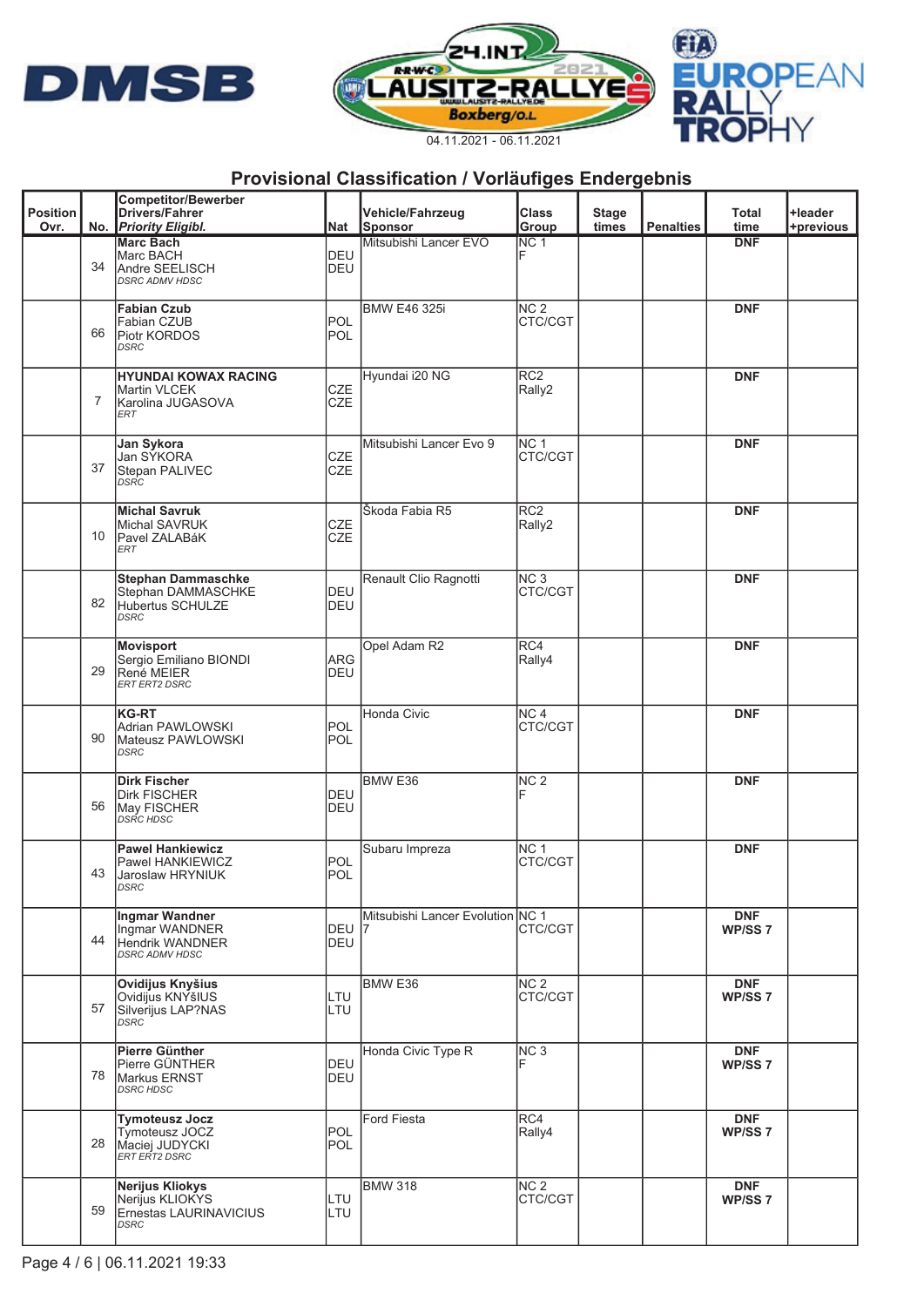





|                 |    | <b>Competitor/Bewerber</b>                                 |            |                         |                 |              |                  |                                  |           |
|-----------------|----|------------------------------------------------------------|------------|-------------------------|-----------------|--------------|------------------|----------------------------------|-----------|
| <b>Position</b> |    | <b>Drivers/Fahrer</b>                                      |            | <b>Vehicle/Fahrzeug</b> | <b>Class</b>    | <b>Stage</b> |                  | Total                            | +leader   |
| Ovr.            |    | No. Priority Eligibl.                                      | Nat        | Sponsor                 | Group           | times        | <b>Penalties</b> | time                             | +previous |
|                 |    | <b>Mateusz Kopka</b>                                       |            | <b>BMW E46 Compact</b>  | NC <sub>2</sub> |              |                  | <b>DNF</b>                       |           |
|                 | 65 | Mateusz KOPKA                                              | POL        |                         |                 |              |                  | WP/SS <sub>7</sub>               |           |
|                 |    | Przemyslaw LIPINSKI<br>DSRC                                | POL        |                         |                 |              |                  |                                  |           |
|                 |    |                                                            |            |                         |                 |              |                  |                                  |           |
|                 |    | Dominic Gräbner                                            |            | Ford Fiesta ST 150      | NC <sub>3</sub> |              |                  | <b>DNF</b>                       |           |
|                 |    | Dominic GRÄBNER                                            | <b>DEU</b> |                         |                 |              |                  |                                  |           |
|                 | 80 | Yannik KELLER                                              | DEU        |                         |                 |              |                  |                                  |           |
|                 |    | DSRC ADMV HDSC SäRM                                        |            |                         |                 |              |                  |                                  |           |
|                 |    |                                                            |            |                         |                 |              |                  |                                  |           |
|                 |    | <b>Sven Senglaub</b><br>Sven SENGLAUB                      | DEU        | Mitsubishi Lancer Evo 6 | NC <sub>1</sub> |              |                  | <b>DNF</b><br>WP/SS <sub>6</sub> |           |
|                 | 48 | Lydia ESCHENHORN                                           | DEU        |                         |                 |              |                  |                                  |           |
|                 |    | DSRC ADMV HDSC SäRM                                        |            |                         |                 |              |                  |                                  |           |
|                 |    |                                                            |            |                         |                 |              |                  |                                  |           |
|                 |    | Andrzej Lapkiewicz                                         |            | BMW E 36                | NC <sub>2</sub> |              |                  | <b>DNF</b>                       |           |
|                 |    | Andrzej LAPKIEWICZ                                         | POL        |                         | CTC/CGT         |              |                  |                                  |           |
|                 | 55 | <b>Marek KACZMAREK</b><br>DSRC                             | <b>POL</b> |                         |                 |              |                  |                                  |           |
|                 |    |                                                            |            |                         |                 |              |                  |                                  |           |
|                 |    | <b>Rune Kittelsen</b>                                      |            | Volvo 940 EVO           | NC <sub>2</sub> |              |                  | <b>DNF</b>                       |           |
|                 |    | Rune KITTELSEN                                             | <b>NOR</b> |                         | CTC/CGT         |              |                  |                                  |           |
|                 | 63 | Pål KITTELSEN                                              | <b>NOR</b> |                         |                 |              |                  |                                  |           |
|                 |    | <b>DSRC</b>                                                |            |                         |                 |              |                  |                                  |           |
|                 |    |                                                            |            |                         |                 |              |                  |                                  |           |
|                 |    | <b>Wieslaw Zagon</b>                                       |            | <b>RENAULT CLIO</b>     | NC <sub>3</sub> |              |                  | <b>DNF</b>                       |           |
|                 | 74 | Wieslaw ZAGON                                              | POL        |                         | CTC/CGT         |              |                  | WP/SS <sub>5</sub>               |           |
|                 |    | Marek ZAKRZEWSKI<br>DSRC                                   | <b>POL</b> |                         |                 |              |                  |                                  |           |
|                 |    |                                                            |            |                         |                 |              |                  |                                  |           |
|                 |    | <b>Marc Sokolowski</b>                                     |            | BMW E36 318ti Compact   | NC <sub>3</sub> |              |                  | <b>DNF</b>                       |           |
|                 |    | Marc SOKOLOWSKI                                            | DEU        |                         |                 |              |                  | WP/SS <sub>5</sub>               |           |
|                 | 77 | Philipp DüRING<br>DSRC HDSC                                | DEU        |                         |                 |              |                  |                                  |           |
|                 |    |                                                            |            |                         |                 |              |                  |                                  |           |
|                 |    |                                                            |            |                         |                 |              |                  |                                  |           |
|                 |    | <b>Baltic Motorsport Promotion</b><br><b>Fabio SCHWARZ</b> | DEU        | Ford Fiesta Rally4      | RC4             |              |                  | <b>DNF</b><br>WP/SS <sub>5</sub> |           |
|                 | 25 | <b>Andris MALNIEKS</b>                                     | <b>LVA</b> |                         | Rally4          |              |                  |                                  |           |
|                 |    | <b>DSRC</b>                                                |            |                         |                 |              |                  |                                  |           |
|                 |    |                                                            |            |                         |                 |              |                  |                                  |           |
|                 |    | YACCO ACCR TEAM                                            |            | Ford Fiesta Rally2      | RC <sub>2</sub> |              |                  | <b>DNC</b>                       |           |
|                 |    | Erik CAIS                                                  | <b>CZE</b> |                         | Rally2          |              |                  | TC/ZK 12A                        |           |
|                 | 3  | Petr TESINSKY<br><b>ERTF ERT</b>                           | <b>CZE</b> |                         |                 |              |                  |                                  |           |
|                 |    |                                                            |            |                         |                 |              |                  |                                  |           |
|                 |    | <b>Dantex Team</b>                                         |            | Subaru Impreza GT Type  | NC <sub>1</sub> |              |                  | <b>DNC</b>                       |           |
|                 |    | Marek ROEFLER                                              | <b>POL</b> | IR.                     | CTC/CGT         |              |                  | <b>TC 11</b>                     |           |
|                 | 39 | Marek BALA                                                 | POL        |                         |                 |              |                  |                                  |           |
|                 |    | DSRC                                                       |            |                         |                 |              |                  |                                  |           |
|                 |    |                                                            |            |                         |                 |              |                  |                                  |           |
|                 |    | <b>Mikus Grantins</b>                                      |            | Mitsubishi Evo VI       | NC <sub>1</sub> |              |                  | <b>DNC</b>                       |           |
|                 | 52 | <b>Mikus GRANTINS</b>                                      | <b>LVA</b> |                         | CTC/CGT         |              |                  | <b>TC 11</b>                     |           |
|                 |    | <b>Aldis HANZENS</b><br>DSRC                               | <b>LVA</b> |                         |                 |              |                  |                                  |           |
|                 |    |                                                            |            |                         |                 |              |                  |                                  |           |
|                 |    | <b>Marko Roch</b>                                          |            | Subaru Impreza GT       | NC 1            |              |                  | <b>DNC</b>                       |           |
|                 |    | Marko ROCH                                                 | DEU        |                         | CTC/CGT         |              |                  | <b>TC/ZK 10</b>                  |           |
|                 | 46 | Markus ROCH                                                | DEU        |                         |                 |              |                  |                                  |           |
|                 |    | <b>DSRC HDSC</b>                                           |            |                         |                 |              |                  |                                  |           |
|                 |    | <b>Biorina Rally Team</b>                                  |            | <b>BMW E46 325ti</b>    | NC <sub>2</sub> |              |                  | <b>DNC</b>                       |           |
|                 |    | Andrzej KRUSZEWSKI                                         | POL        |                         | CTC/CGT         |              |                  | ZK/TC 8                          |           |
|                 | 64 | Kaja KRUSZEWSKA                                            | <b>POL</b> |                         |                 |              |                  |                                  |           |
|                 |    | DSRC                                                       |            |                         |                 |              |                  |                                  |           |
|                 |    |                                                            |            |                         |                 |              |                  |                                  |           |
|                 |    | Ken Milde                                                  |            | Mitsubishi Evo 8        | NC <sub>1</sub> |              |                  | <b>DNC</b>                       |           |
|                 |    | Ken MILDE                                                  | DEU        |                         | CTC/CGT         |              |                  | TC 4F                            |           |
|                 | 31 | Aaron JUNGNICKEL<br><b>DSRC ADMV HDSC</b>                  | DEU        |                         |                 |              |                  |                                  |           |
|                 |    |                                                            |            |                         |                 |              |                  |                                  |           |
|                 |    | <b>Domin Mateusz</b>                                       |            | Ford Fiesta R2          | RC4             |              |                  | <b>DNC</b>                       |           |
|                 |    | Mateusz DOMIN                                              | POL        |                         | Rally4          |              |                  | TC <sub>6</sub>                  |           |
|                 | 30 | Kevin KOMAR                                                | POL        |                         |                 |              |                  |                                  |           |
|                 |    | ERT ERT2 DSRC                                              |            |                         |                 |              |                  |                                  |           |
|                 |    |                                                            |            |                         |                 |              |                  |                                  |           |